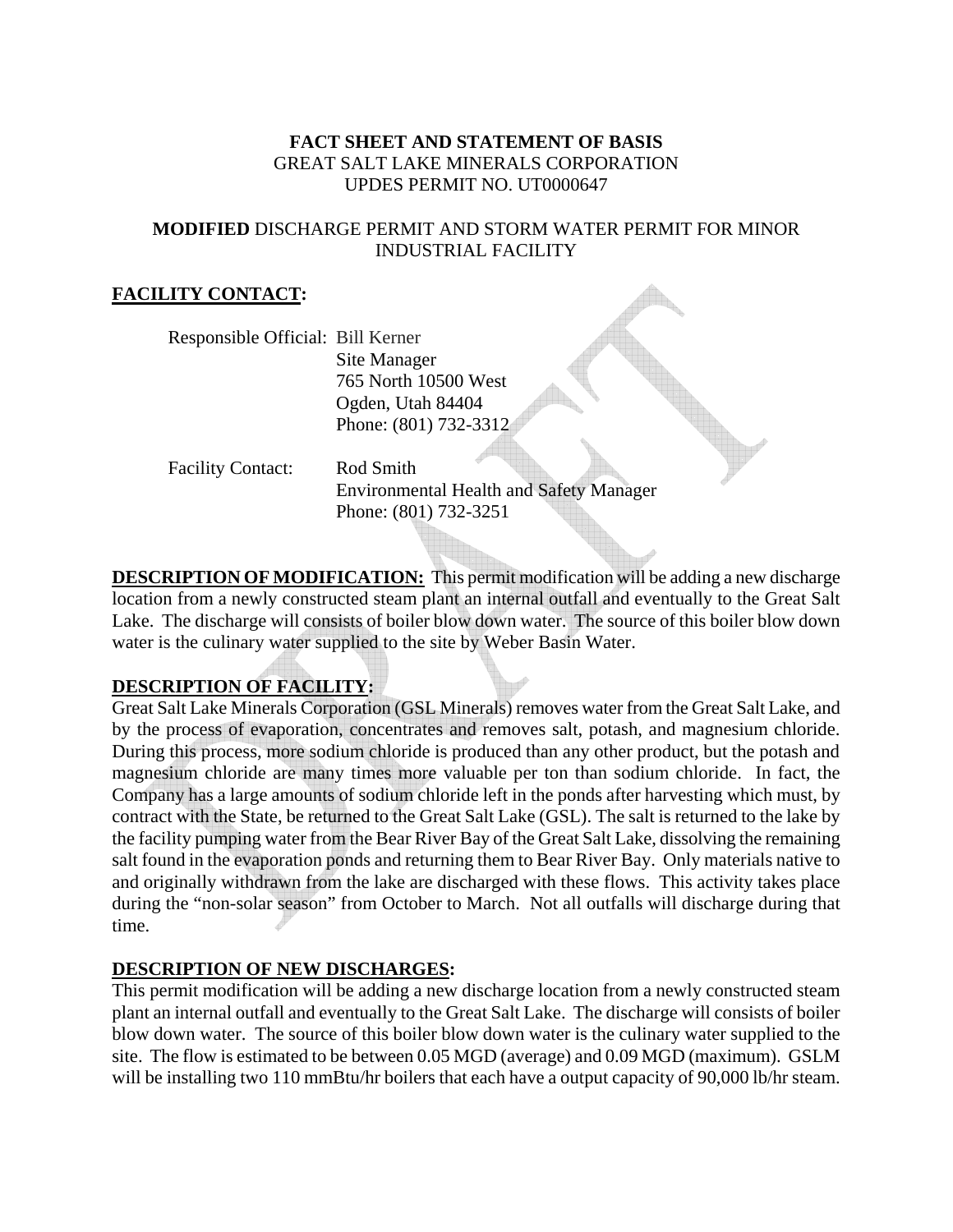Both boilers will be fired with natural gas.

The boiler water will be supplied by Weber Basin Water. This water will undergo a 3 stage pretreatment process, that will include water softening, carbon filtration, and reverse osmosis. These three stages shall provide demineralization, solids removal and purification of the water. After input of the pre-treated water to the boiler, the boiler recycle/condensate steam shall be treated with conventional buffering agents for scale control and corrosion inhibition within the boiler.

As stated above the estimated average daily flow from the boilers is expected to be 53,000 gal/day (0.05 MGD) with a daily maximum of 90,000 gal/day (0.09 mgd). This discharge will be to an existing drainage ditch on the facility that leads to Outfall 001. Since the daily average flow from Outfall 001 is 3.8 MGD, Outfall 001-B will be monitored internally before it enters the drainage ditch.

The geographical locations of the new outfall is listed below.

| <b>Outfall Number</b> | <b>Location of Discharge Point</b>                              |
|-----------------------|-----------------------------------------------------------------|
| $001 - B$             | Internal discharge from the Steam plant to onsite storm water   |
|                       | system to the Great Salt Lake, Bear River Bay.                  |
|                       | Latitude $41^{\circ}16'43''$ and Longitude $112^{\circ}13'12''$ |

## **RECEIVING WATER CLASSIFICATION:**

The Facility's discharge out of Outfall 001-B will be to the Great Salt Lake through Outfall 001. The GSL is classified as Class 5. Outfalls 001 discharges to the Bear River Bay, a sub-classification of the Great Salt Lake which is protected for infrequent primary and secondary contact recreation, waterfowl, shore birds and other water-oriented wildlife including their necessary food chain.

#### **BASIS FOR EFFLUENT LIMITS:**

No numeric water quality standards have been established for the Great Salt Lake with the exception of Selenium in Gilbert Bay. (Since this facility does not discharge to Gilbert Bay, the Selenium standards do not apply to this discharge.) As stated in the application letter, this new facility will be regulated under *40 CFR 423 – Steam Electric Power Generations Point Source Category.* However, the facility will only be generating steam for use in Sulfate of Potash plant and the magnesium chloride plant operations. The facility will not operate a turbine, will not generate power and will not distribute electricity internally or to the external power grid. The new facility replaces a facility previously owned by PacifiCorp.

As a new facility, the new source will be subject to the New Source Performance Standards as found in *40 CFR 42.15.* These parameters are pH, Oil and grease, TSS and Total Residual Chlorine. In addition,40 CFR 423.15 (j)(1) also identifies Total Chromium and Total Zinc as pollutants on the priority pollutant list that should monitored and limited in the discharge.

Based on *UAC R317-1-3.2C*, pH must remain in the range of 6.5 to 9.0 standard units. Because oil and grease sources are present in the processing and shipping areas, the potential exists for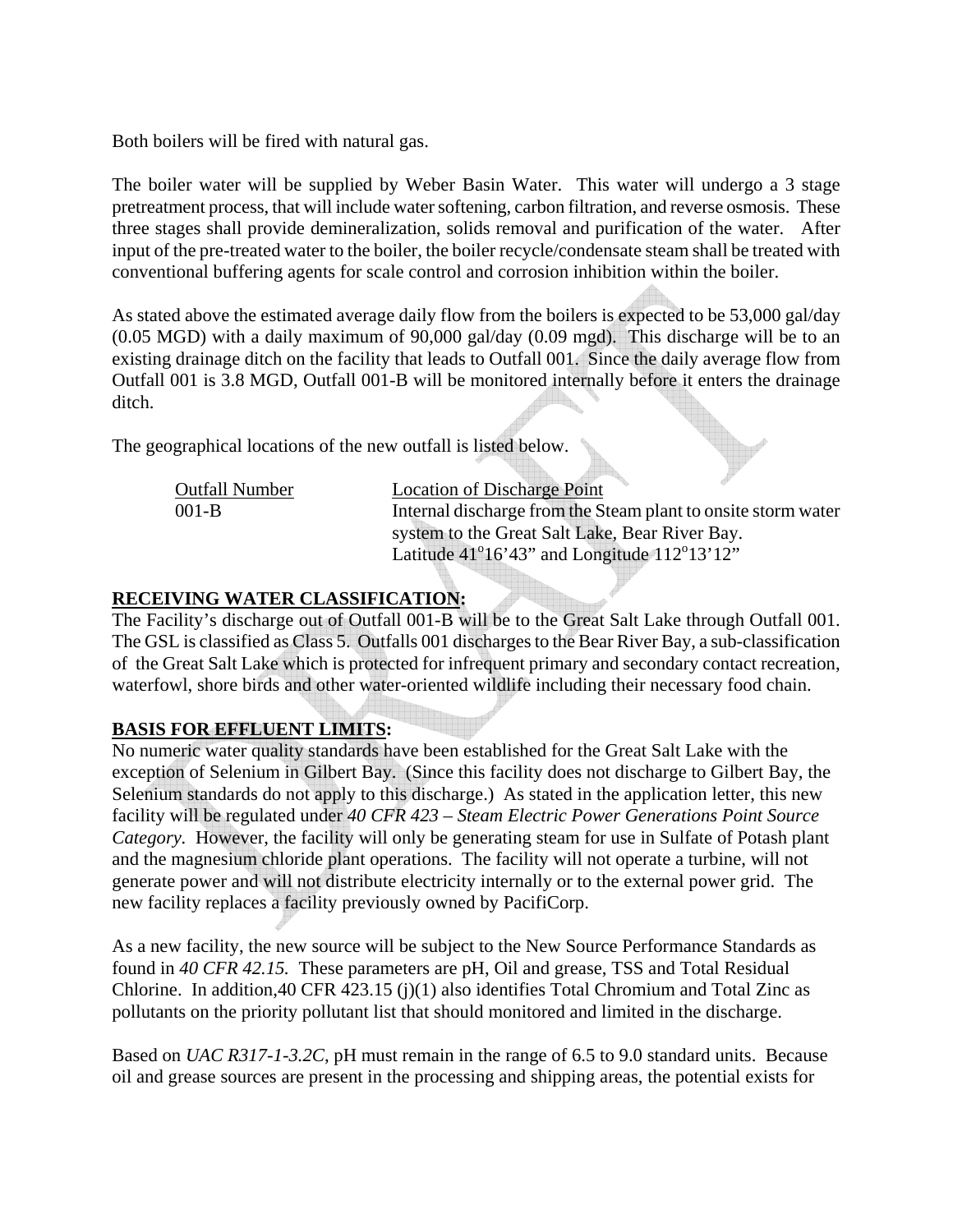their addition to process water. Thus, oil and grease concentrations will be limited to 10 mg/L (based on best professional judgment [BPJ]). A grab sample for Oil and Grease will only be required if a visible sheen is observed in the effluent at Outfall 001-B (Oil and Grease is also monitored at Outfall 001, so an additional visual monitoring for oil and grease will also be done at that location and reported on the DMR forms).

Based on a review of the Level II Anti Degradation Review document the following parameter will be monitored and subjected to the following effluent limitations, Total Dissolved Oxygen. This parameter is being added because the facility is adding an oxygen scavenger as part of the treatment process. The facility is adding a re-aeration process to add oxygen back to the effluent.

# **SUMMARY OF LIMITATIONS:**

Outfall 001-B shall subject to the following self-monitoring, effluent limitations and reporting requirements.

|                               | <b>Effluent Limitations</b>       |                           |                  |                  |  |
|-------------------------------|-----------------------------------|---------------------------|------------------|------------------|--|
| Parameter                     | <b>Maximum Monthly</b><br>Average | Maximum Weekly<br>Average | Daily<br>Minimum | Daily<br>Maximum |  |
|                               |                                   |                           |                  |                  |  |
| Oil & Grease, $mg/L$          | <b>NA</b>                         | <b>NA</b>                 | <b>NA</b>        | 10.0             |  |
| pH, Standard Units            | NA                                | <b>NA</b>                 | 6.5              | 9.0              |  |
| Total Suspended Solids, mg/L  | 25.0                              | <b>NA</b>                 | <b>NA</b>        | 35.0             |  |
| Total Residual Chlorine, mg/L | 0.2                               | <b>NA</b>                 | <b>NA</b>        | 0.5              |  |
| Total Dissolved Oxygen, mg/L  | <b>NA</b>                         | <b>NA</b>                 | 4.5              | <b>NA</b>        |  |
| Total Chromium, mg/L          | 0.2                               | <b>NA</b>                 | <b>NA</b>        | 0.2              |  |
| Total Zinc, mg/L              | 1.0                               | <b>NA</b>                 | <b>NA</b>        | 1.0              |  |
| Dissolved Oxygen mg/L         | <b>NA</b>                         | NA                        | 4.5              | <b>NA</b>        |  |

NA – Not Applicable

# **SELF MONITORING AND REPORTING REQUIREMENTS:**

| Self-Monitoring and Reporting Requirements a/ |           |               |            |  |  |  |
|-----------------------------------------------|-----------|---------------|------------|--|--|--|
| Parameter                                     | Frequency | Sample Type   | Units      |  |  |  |
| Total Flow a/b/                               | Monthly   | Measured      | <b>MGD</b> |  |  |  |
| Oil & Grease                                  | Monthly   | Visual c/     | mg/L       |  |  |  |
| pH                                            | Monthly   | Grab          | SU         |  |  |  |
| <b>Total Suspended Solids</b>                 | Monthly   | Grab          | mg/L       |  |  |  |
| <b>Total Residual Chlorine</b>                | Monthly   | Grab          | mg/L       |  |  |  |
| <b>Total Chromium</b>                         | Monthly   | Grab          | mg/L       |  |  |  |
| <b>Total Zinc</b>                             | Monthly   | Grab          | mg/L       |  |  |  |
| Dissolved Oxygen                              | Daily     | Instantaneous | mg/L       |  |  |  |